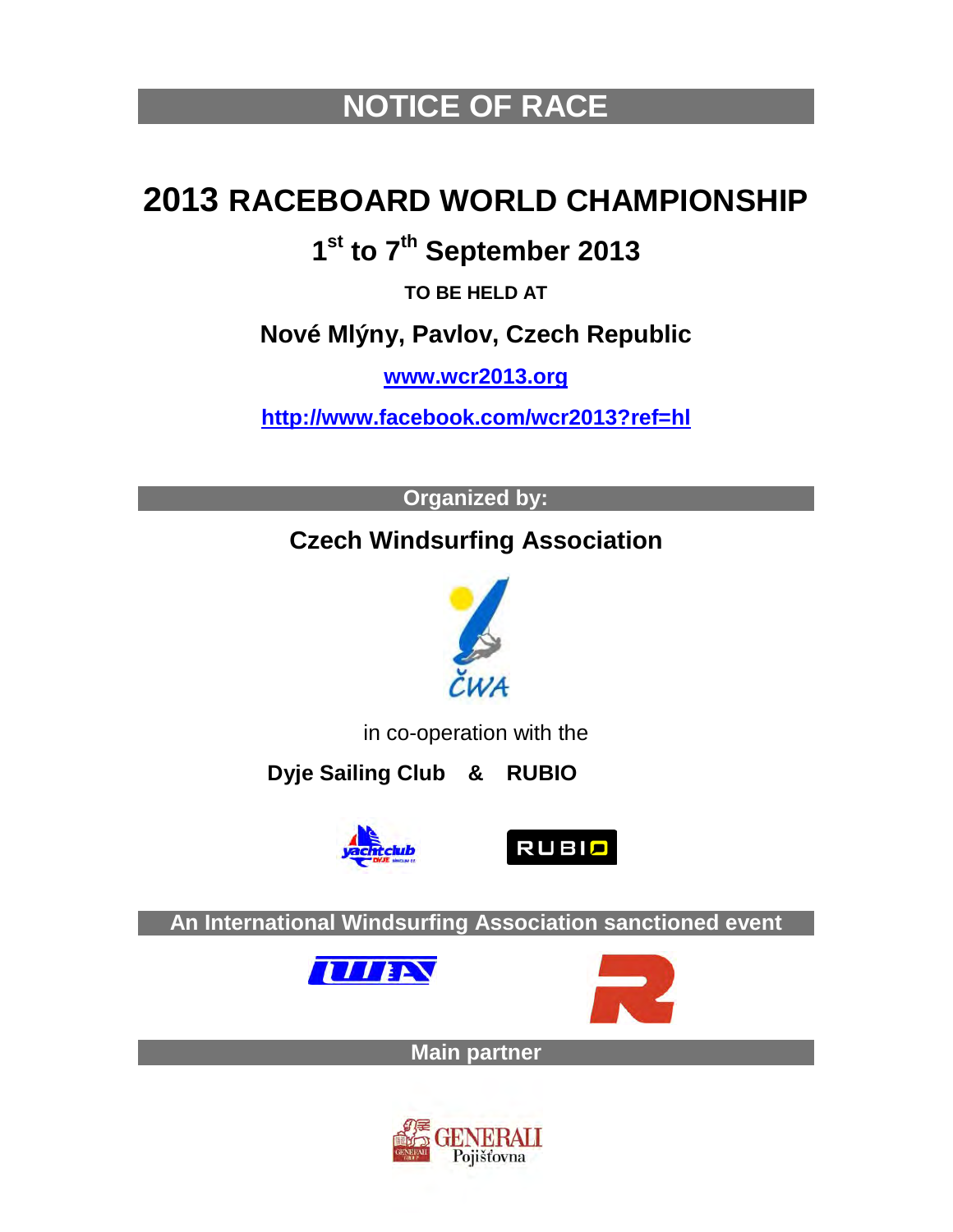## **1 RULES**

- 1.1 The event will be governed by the rules as defined in The Racing Rules of Sailing – Windsurfing Competition Rules (WCR).
- 1.2 The Championship Rules of the International Raceboard Class (IRC).
- 1.3 No national prescriptions will apply.
- 1.4 If there is a conflict between languages the English text will take precedence.

## **2 ADVERTISING**

ISAF Regulation 20 'Advertising Code' shall apply. Competitors may be required to carry advertising for event sponsors both on their sails, and on a lycra vest if supplied by the organiser.

## **3 DIVISIONS**

- 3.1 The divisions participating for World Titles shall be: Men and Women.
- 3.2 Prize divisions may include: Youth, Master, Grandmaster and Veteran; Men Light and Men Heavy; Seven-Five (7.5).

## 3.3 **Age Divisions**:

- 3.3.1 A Youth shall be under the age 20 (born in or after 1994).
- 3.3.2 A Master shall be a man over the age of 35 (born 1977 or earlier) or a woman over the age of 30 (born 1982 or earlier).
- 3.3.3 A Grandmaster shall be a man over the age of 45 (born 1967 or earlier) or a woman over the age of 40 (born 1972 or earlier).
- 3.3.4 A Veteran shall be a man over the age of 55 (born 1957 or earlier) or a woman born over the age of 50 (born 1962 or earlier).
- 3.3.5 A competitor can only be entered into one age division.
- 3.4 **Weight Divisions**. A Lightweight is a man who weighs less than 82kg; a Heavyweight is a man who weighs more than 78kg. A sailor shall stay within the chosen weight group throughout the regatta to remain eligible for the prize.
- 3.5 **Seven-Five**. A division for men and women using sails of maximum 7.5 sq.m.
- 3.6 A minimum of 5 competitors is required to constitute a Prize division.

## **4 ELIGIBILITY AND ENTRY**

- 4.1 All entries shall meet the requirements of ISAF Regulation 19-Eligibility Code.
- 4.2 Competitors shall be members of a National Class Association which is a paid up member of the relevant international class association, or of the IWA. Membership formalities can be completed on site.
- 4.3 Eligible competitors may enter [online](https://adobeformscentral.com/?f=ZkJvvG%2Aw%2AR4hA4E1LZ0nqQ) (credit/debit card payment required) or [register and pay by bank transfer](https://adobeformscentral.com/?f=K1SPnJvea4EWoRtwmNclkA)
- 4.4 The following shall be presented upon registration:
	- Evidence of valid third party insurance
	- Proof of age
	- [Emergency Contact and Health Information Form](https://adobeformscentral.com/?f=FkCUponWIjWwwtUFeZ2-ng)  *for those under age of 18*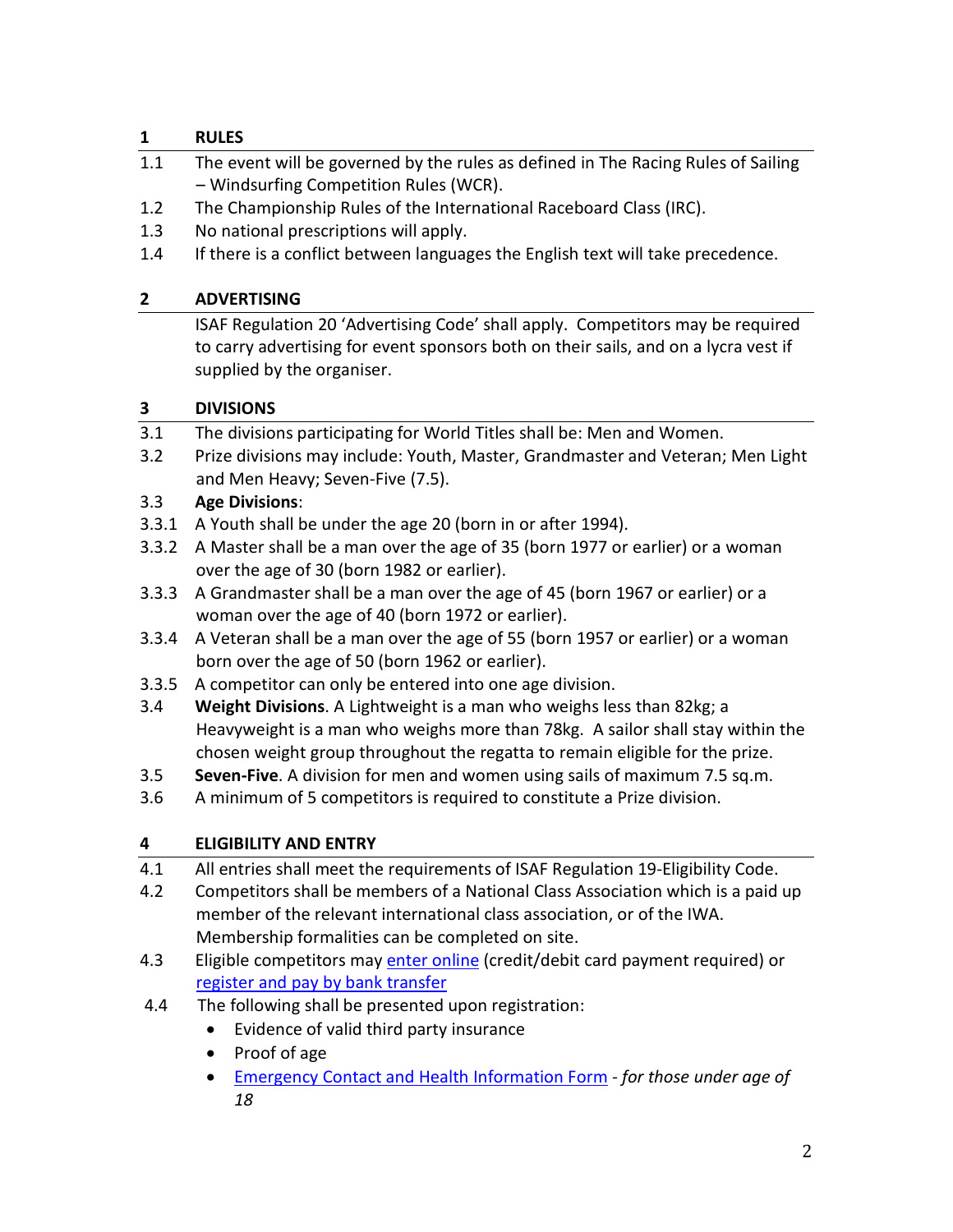- 4.4 Coaches and support personnel may enter [online](https://adobeformscentral.com/?f=zEE88%2A9RtDipvIiSUuEFtg) (credit/debit card payment required) or [register and pay by bank transfer](https://adobeformscentral.com/?f=K1SPnJvea4EWoRtwmNclkA) and shall present the following documentation at registration:
	- Boat Driving Licence (if applicable)
	- Evidence of valid third party insurance

## **5 FEES**

- 5.1 The required fees for pre-entry are as follows: Youth: 160 euro; Men/Women: 190 euro; Coach/support personnel: 50 euro. 5.2 A reduction of 30 euro will apply for competitor entries received before  $30<sup>th</sup>$  July
- 2013. 5.3 Entry fees paid at registration will incur a late payment charge of 20 euro and shall be paid in cash - Euro.

## **6 RACE FORMAT**

- 6.1 The Championship shall be an "open entry" *racing* event.
- 6.2 Men and women, may race separately, depending on entry numbers.
- 6.3 Competitors shall race a maximum 4 races per day, in a maximum 15 race series.
- 6.4 Three races are required to validate the championship.

## **7 SCHEDULE**

| Saturday 31st Aug             |             | <b>Early Arrival and Training</b>  |
|-------------------------------|-------------|------------------------------------|
| Sunday 1 <sup>st</sup> Sep    | 15:00-19:00 | <b>Registration &amp; Training</b> |
| Monday 2 <sup>nd</sup> Sep    | 09:00-14:00 | Registration                       |
|                               | 15:00       | <b>Practice Race</b>               |
|                               | 20:00       | Opening ceremony                   |
| Tuesday 3 <sup>rd</sup> Sep   | 11:00-18:00 | Racing                             |
| Wednesday 4 <sup>th</sup> Sep | 10:00-18:00 | Racing                             |
| Thursday 5 <sup>th</sup> Sep  | 10:00-18:00 | Racing                             |
| Friday 6 <sup>th</sup> Sep    | 10:00-18:00 | Racing                             |
| Saturday 7 <sup>th</sup> Sep  | 10:00-15:00 | Racing                             |
|                               | 19:00       | Prize giving and closing ceremony  |
| Sunday 8 <sup>th</sup> Sep    |             | Departure                          |

7.1 The first possible warning signal will be made each day at 10.00hrs, except on the first day of racing when the warning signal will be displayed at 11.00hrs.

## **8 EQUIPMENT & EQUIPMENT INSPECTION**

- 8.1 An Equipment Inspection Form, which will be available at registration, shall be returned to the Event Equipment Inspector before the end of registration.
- 8.2 Equipment inspections may be made at any time during the event.
- 8.3 Upon completion of registration and until the end of the event, at all times when ashore except when launching and retrieving, all equipment shall be kept in their assigned places at event site. Removal of any equipment from the event site requires prior written approval from the race committee. Access to equipment in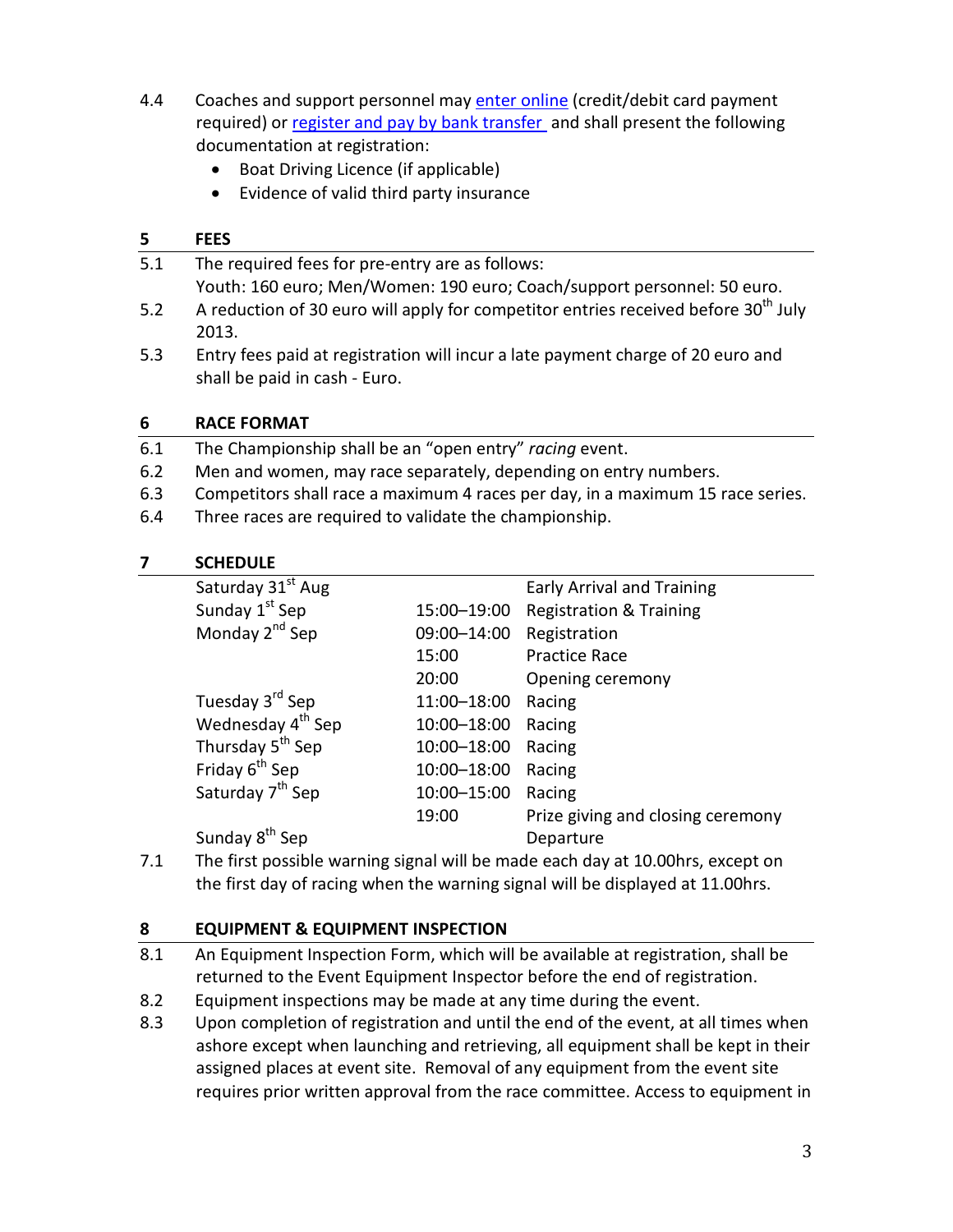the storage area during certain hours, including hours of darkness may be restricted.

- 8.4 Unless otherwise directed by the organizing authority, boards and equipment shall be launched and retrieved from the designated area at the event site.
- **8.5 Youth Division. Competitors racing for the youth prize may race on any registered production raceboard with a sail of a maximum 8.5 sq.m.**

#### **9 SAILING INSTRUCTIONS**

The sailing instructions (SI's) will be available upon registration. Any changes to the SI's shall be approved by the Class Representative at the event.

#### **10 COURSES**

Courses will be as described in the sailing instructions.

## **11 INTERNATIONAL JURY**

An International Jury may be appointed in accordance with the WCR 91(b). Their decisions, or the decisions of the protest committee, will be final and cannot be appealed, as specified in WCR 70.5.

## **12 SCORING**

Scoring will be according to the WCR Appendix A, the Low Point System will be used.

## **13 SUPPORT BOATS**

Support boats shall be registered by the organizer until  $30<sup>th</sup>$  May 2013. All requests must be sent by e-mail to [sarka.bauerova@rubio.cz](mailto:sarka.bauerova@rubio.cz) and it must include following information: type of boat, its number and type of engine.

#### **14 SAFETY**

- 14.1 If personal buoyancy is prescribed every competitor and support boat crewmember shall wear a personal flotation device that shall conform to the minimum standard of ISO 12402-5 (level 50), or as specified in the SI's.
- 14.2 Personal buoyancy is mandatory for all competitors under 18 years of age and for any competitors while the Y flag is displayed.

## **15 PRIZES**

- 15.1 Prizes will be awarded to the first three competitors of each properly constituted division. Properly constituted divisions will be posted on the official notice board after the completion of the registration.
- 15.2 The first man and the first woman will be declared "**2013 Raceboard World Champion**".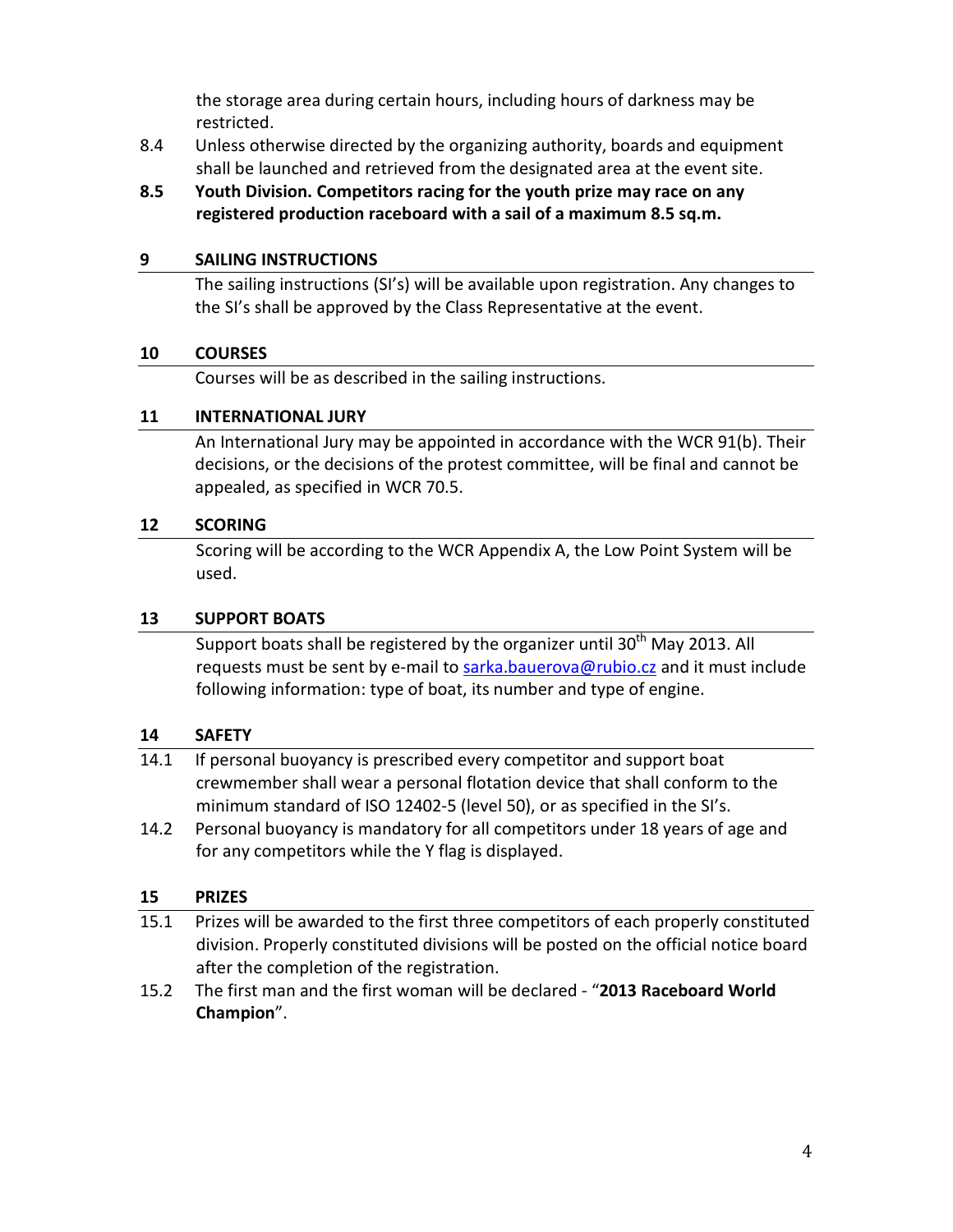#### **16 OFFICIAL CEREMONIES**

Competitors are requested to attend the event's social functions; however, the organising authority may refuse entry to those whose standard of attire is not commensurate with the occasion.

**Competitors not attending the prize giving may forfeit their prize.**

#### **17 DISCLAIMER OF LIABILITY**

Competitors participate in the event entirely at their own risk; see WCR 4 - Decision to Race. The organising authority or any of their officials or representatives or the sponsors or their officials or representatives will not accept any liability for material damage or personal injury or death sustained in conjunction with or prior to, during or after the event.

#### **18 INSURANCE**

Each participating board shall be insured with valid third party liability insurance with a minimum cover € 1 million per event or the equivalent. Coach and support boat drivers shall also have valid third party liability insurance with a minimum cover of € 5 million.

#### **19 RIGHT TO USE NAME AND LIKENESS**

In registering for the event, competitors automatically grant to the Organising Authority the right in perpetuity to make, use and show from time to time at their discretion, any motion pictures, still pictures and live, taped or filmed television and other reproduction of them, taken during the period of the event, for the said Event as defined in the Notice of Race and Sailing Instructions in which he/she participates without compensation.

#### **20 FURTHER INFORMATION**

- 20.1 Registration will take place at Race Office within the event area Dyje Sailing Club, Pavlov, Czech Republic.
- 20.2 For further information please contact: Sarka Bauerova

**telephone:** +420 777 662 282 **email:** [sarka.bauerova@rubio.cz](mailto:sarka.bauerova@rubio.cz)